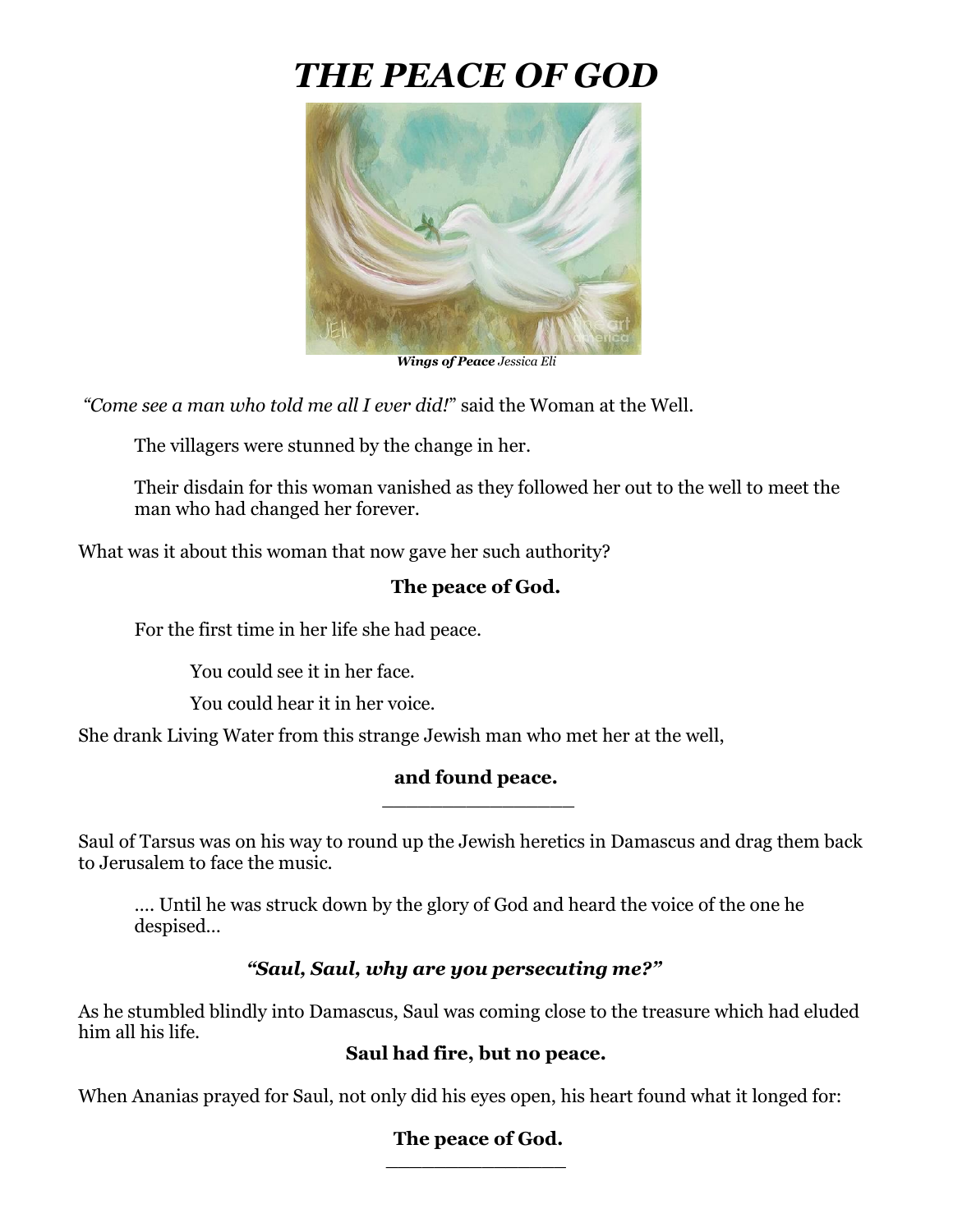The Treasurer of Ethiopia was drawn to God far more than he was drawn to money.

So hungry for God was this man that he learned the Hebrew language and came all the way to Jerusalem to study Hebrew Scriptures. On his way home, he was sitting in his chariot, pondering the meaning of Isaiah 53, when a stranger asked him,

*"Do you understand what you're reading?*"

*"Can you help me?"* says the Ethiopian to Philip.

As Philip revealed the meaning of Isaiah 53, the Ethiopian found it at last…

## **The peace of God.**

\_\_\_\_\_\_\_\_\_\_\_\_\_\_\_\_

Baptized by Philip, the Ethiopian went on his way rejoicing.

The peace of God comes to us as we drink from that Fountain of Living Water.



*Living Water Rik Berry*

#### *Peace I leave with you; my peace I give to you; not as the world gives do I give to you.*

## *John 14:27*

That peace surrounds us, protects us and guides us from the instant we abandoned the kingdom of this world for the Kingdom of God.

When two or three are gathered in his name, Jesus is there.

*"Peace be with you,*" says the Master, and heaven fills the room.

But for all its power, God's peace is fragile.

If I walk around with an attitude, if I cling to a grudge, God's peace begins to fade.